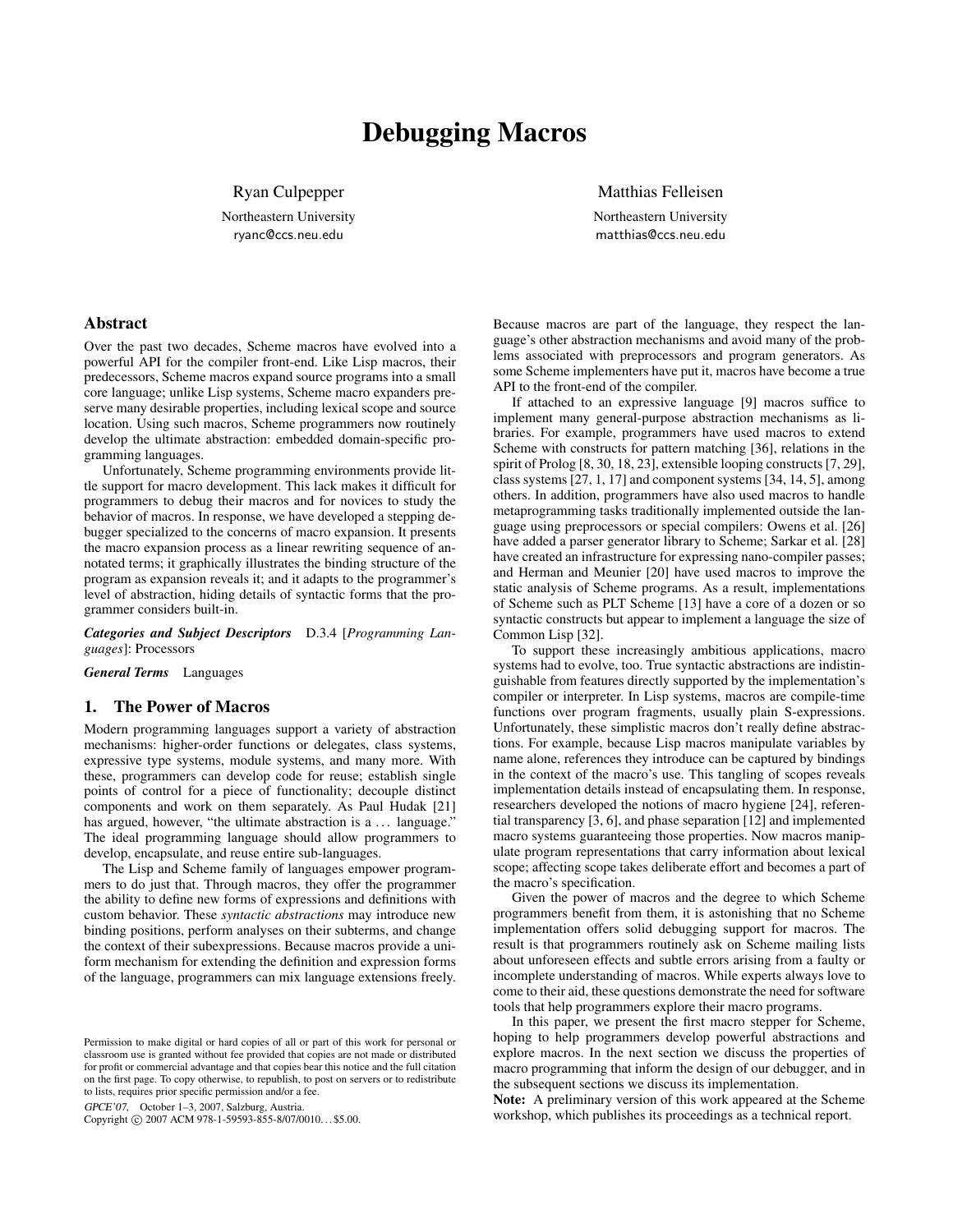## 2. Design Considerations for a Macro Debugger

A debugger must be tailored to the language it debugs. Debugging a logic program is fundamentally different from debugging assembly code. Most importantly, a debugger should reflect the programmer's mental model of the language. This model determines what information the debugger displays as well as how the programmer accesses it. It determines whether the programmer inspects unification variable bindings or memory locations and whether the programmer explores a logical derivation or steps through statements.

Following this analysis, the design of our debugger for macros is based on three principles of Scheme macros:

- 1. Macros are rewriting rules.
- 2. Macros respect lexical scoping.
- 3. Macros define layered abstractions.

The rest of this section elaborates these three principles of Scheme macros and explains how they influence the design of our debugger.

#### 2.1 Macros Are Rewriting Rules

Intuitively, macro definitions are rewriting rules, and macro expansion is the process of applying these rules to the program until all of the macros have been eliminated. The expander does not rewrite terms freely. Rather, the base language provides a set of primitive forms, and expansion occurs only in primitive contexts. For example, lambda is a primitive form, and expansion occurs in the body of a lambda expression, but not in its formal parameter list. The final program contains only the primitive forms of the language.

The notation programmers use to express the rewriting rules varies among different Lisp and Scheme implementations. Lisp macros are generally written as procedures using Lisp's quasiquotation facility. The current Scheme report  $(R<sup>5</sup>RS)$  [22] defines a pattern-based macro facility called syntax-rules. Many Scheme implementations also allow programmers to write macros using arbitrary transformer procedures; drafts of the next Scheme report [31] describe such a facility called syntax-case [6].

A macro definition in  $R<sup>5</sup>RS$  Scheme has the following form:

```
(define-syntax macro
 (syntax-rules (literal \cdots)
    [pattern_1 template_1] \cdots[pattern_n template_n]))
```
This definition directs the macro expander to replace any occurrences of terms matching one of the patterns with the corresponding template, substituting the occurrence's subterms for the pattern variables. The literals determine which identifiers in the pattern are matched for equality rather than treated as pattern variables.

For example, here is a definition for a macro that helps a programmer protect shared resources. By using such a macro, the programmer ensures that the enclosed expression is only executed in the proper context: with the lock acquired. In addition, the programmer can be sure that the calls to acquire and release the lock are balanced.

```
;; (with-lock expr) acquires a lock, evaluates
;; the expression, and releases the lock.
;; The resulting value is the void value.
(define-syntax with-lock
  (syntax-rules ()
    [(with-lock body)
     (begin (acquire-the-lock)
            body
            (release-the-lock))]))
```
When a programmer wraps an expression in a with-lock form, the macro expander inserts the calls to acquire and release the lock.<sup>1</sup>

Given the macro definition above, macro expansion consists of scanning through a program searching for occurrences of with-lock to replace. For example, the following procedure definition contains one occurrence of the macro:

```
(define (print-items header items)
  (with-lock
   (begin (print header)
          (for-each print items))))
```
The expander rewrites the procedure definition to the following:

```
(define (print-items header items)
 (begin (acquire-the-lock)
         (begin (print header)
                (for-each print items))
         (release-the-lock)))
```
The result contains no occurrences of the macro: macro expansion is complete.

Our macro stepper shows the expansion process to the programmer as a sequence of rewriting steps. Each step consists of two program texts that differ by the application of a single macro rewriting rule. The stepper highlights the site of the rule's application.

The tool's graphical user interface permits programmers to go back and forth in an expansion and also to skip to the beginning or end of the rewriting sequence. The ideas for this interface have been borrowed from the run-time stepper for PLT Scheme and similar steppers for Lisp-like languages [2, 25, 33].

Here is the program from above in the macro stepper:



The stepper shows the original program and the result of applying the with-lock rewriting rule. If the programmer navigates forward, the stepper indicates that expansion is complete and shows the final program:



<sup>&</sup>lt;sup>1</sup> A more robust version would take exceptions and continuations into account, but this paper is not about Scheme control mechanisms.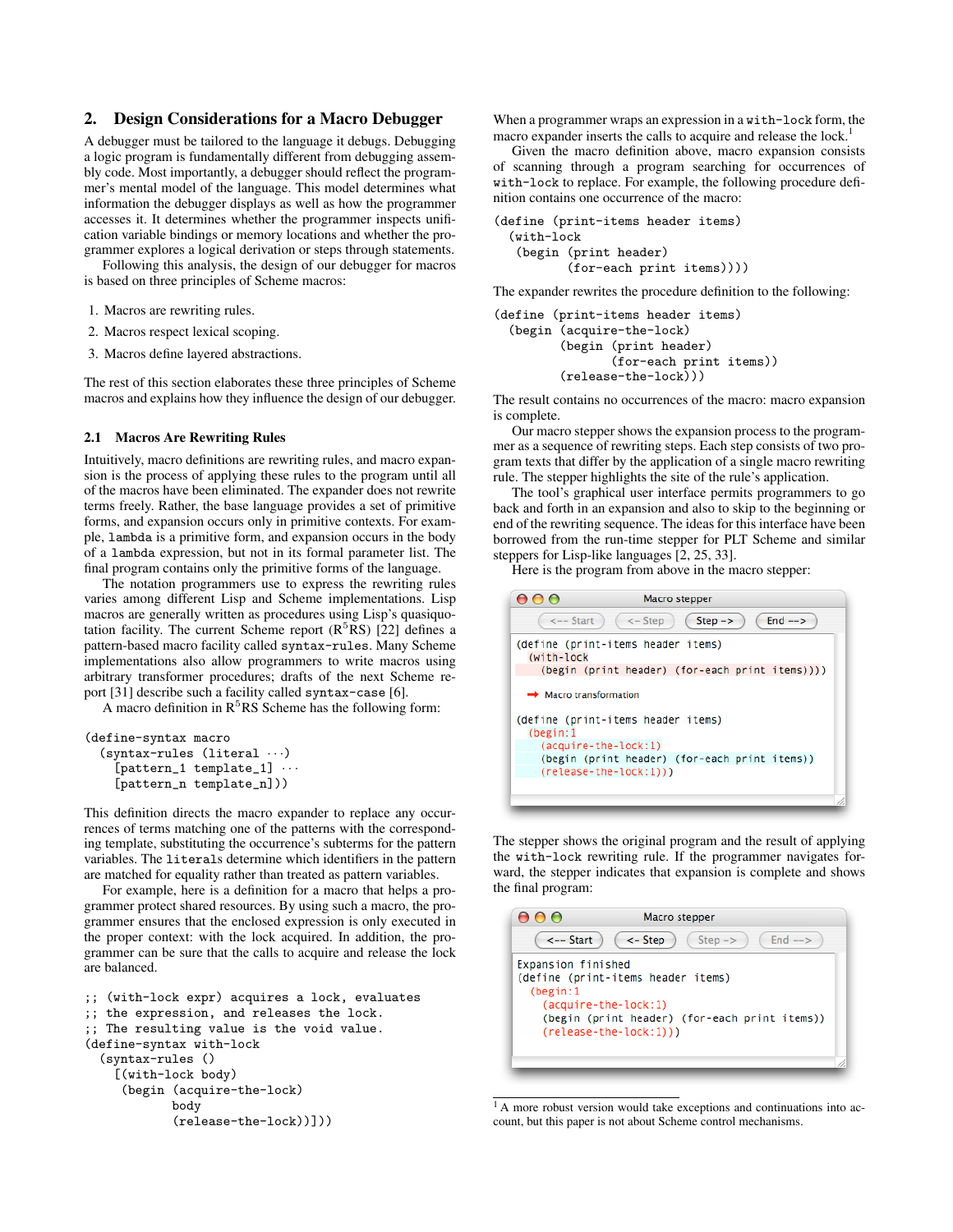The final program displayed by the stepper is *almost* what one would expect from naively applying the rewrite rules, but some of the identifiers have a ":1" suffix. These come from the macro system's lexical scoping mechanism. In this particular case, the marks do not affect the meaning of the program. The next section explains these marks in more detail.

#### 2.2 Macros Respect Lexical Scoping

Scheme requires macro expansion to be hygienic—to respect lexical scoping according to the following two principles [3, 24]:

- 1. Free identifiers introduced by a macro (not taken from the macro's arguments) are bound by the binding occurrence apparent at the site of the macro's definition.
- 2. Binding occurrences of identifiers introduced by the macro bind only other identifiers introduced by the same macro transformation step.

The gist of these requirements is that macros act "like closures" at compile time. More generally speaking, macro definitions and macro uses are properly separated by an abstraction boundary. The meaning of a macro—in particular, the meaning of the variables and keywords in the macro's right-hand sides—can be determined from the macro definition's context alone; it does not depend on the context the macro is used in. Furthermore, if the macro creates a lexical binding for a variable whose name is given directly in the body of the macro, that binding does not interfere with expressions that the macro receives as arguments—unless the programmer explicitly programs such a violation using the hygiene-breaking features of a system such as the syntax-case system.

Thinking of macro expansion in terms of substitution provides additional insight into the problem and its solution. There are two occurrences of substitution and two kinds of capture to avoid. The first substitution consists of bringing the macro body to the use site; this substitution must not allow bindings in the context of the use site to capture names present in the macro body (condition 1). The second consists of substituting the macro's arguments into the body; names in the macro's arguments must avoid capture by bindings in the macro body (condition 2), even though the latter bindings are not immediately apparent in the macro's result.

To see how bindings might not be apparent, consider the following definition:

```
(define-syntax (munge stx)
 (syntax-rules ()
    [(munge e)
     (mangle (x) e)]))
```
It is not clear what role the template's occurrence of x plays. If mangle acts like lambda, then x would be a binding occurrence, and by the hygiene principle it must not interfere with any free occurrences of x in e. On the other hand, if mangle acts like begin, then the occurrence of x is a reference to an existing variable or macro defined in the context of munge's definition. The second hygiene principle guarantees that if x is a reference, it refers to the x in scope where the macro was *defined*. Without performing further expansion steps, the macro expander cannot tell. Thus it must delay its resolution of x to its meaning until the use of mangle has been replaced with core syntax. The program representation must contain enough information to allow for both possibilities.

In short, macro expansion discovers the program's binding structure gradually. It does not know the precise structure until the program is completely expanded.

Hygienic macro systems annotate their program representations with timestamps. The timestamp indicates which macro rewriting step introduced an identifier. To illustrate, here is a macro that introduces a binding for a temporary variable:

```
;; (myor e1 ... eN) evaluates its subexpressions
;; in order until one of them returns a non-false
;; value. The result is that non-false value, or
;; false if all evaluated to false.
(define-syntax myor
 (syntax-rules ()
    [(myor e) e]
    [(myor e1 e ...)
     (let ([r e1])
```

```
(if r r (myor e ...)))]))
```
and here is a program that uses it:

```
(define (nonzero? r)
 (myor (negative? r) (positive? r)))
```
If macro expansion followed the naive rewriting process, the temporary variable r introduced by the macro would interfere with the reference to the formal parameter named r.

```
;; NAIVE, CAUSES CAPTURE
(define (nonzero? r)
 (let ([r (negative? r)])
    (if r r (positive? r))))
```
Instead, the macro expander marks every macro-introduced identifier with a timestamp. Using our notation for timestamps, the Scheme expander gives us this term:

```
(define (nonzero? r)
 (let:1 ([r:1 (negative? r)])
   (if:1 r:1 r:1 (myor:1 (positive? r)))))
```
The macro expander marks introduced identifiers indiscriminately, since it cannot predict which identifiers eventually become variable bindings. When a marked identifier does not occur inside of a binding of the same marked identifier, such as let:1, the mark is ignored: hence the let:1 above means the same thing as let. In contrast, the two references to  $r:1$  occur inside of a binding for r:1, so they refer to that binding. Finally, the occurrence of the unmarked  $r$  is *not* captured by the binding of  $r:1$ ; it refers to the formal parameter of nonzero?.

In the example from the last section, then, the marks on begin:1, acquire-the-lock:1, and release-the-lock:1 didn't affect the meanings of those identifiers.

Marks are a crucial part of Scheme's macro expansion process. Our macro debugger visually displays this scope information at every step. The display indicates with numeric suffixes<sup>2</sup> from which macro expansion step every subterm originated.

Here is what the macro stepper displays for the expansion of nonzero?:



<sup>2</sup> The stepper also uses different text colors to display this information.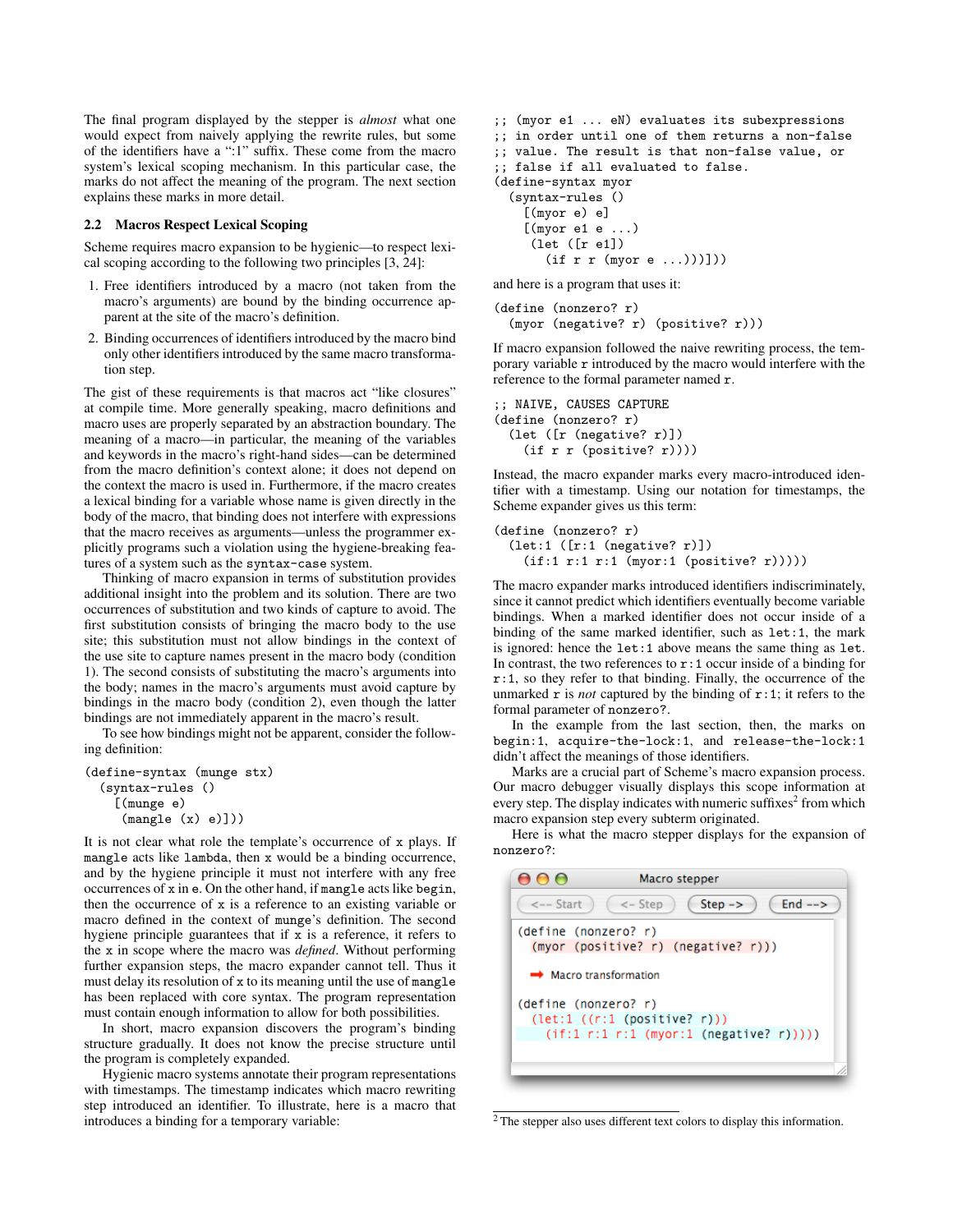The introduced binding has a mark, and the mark matches the introduced references.

Recall that macro expansion gradually discovers the binding structure of the program. The discovery process occurs in two parts. When the macro expander sees a primitive binding form, it discovers the *bindings* of its bound variables. However, it does not yet know what matching occurrences of those identifiers constitute *references* to those bindings. Other intervening macros may introduce bindings of the same name. Only when the macro expander encounters a variable reference does the binding become definite.

The macro stepper displays its knowledge of the program's binding structure through binding arrows, inspired by the arrows DrScheme's Check Syntax tool [10]. When the macro expander uncovers a binding, the macro stepper draws a "tentative" binding arrow from the binding occurrence to every identifier that may possibly be bound by it. The stepper annotates tentative binding arrows with a "?" symbol at the bound end. When the macro expander resolves a variable to a definite binding, the arrow becomes "definite" and the question mark disappears.

Here is the next step in the expansion with some of the binding arrows shown:



Note that the references to the marked  $r:1$  variables definitely belong to the binding of  $r:1$ , and the first reference to the unmarked r is definitely bound by the procedure's formal parameter. The final occurrence of  $r$  is not definite because macro expansion is not finished with its enclosing term.

Stepping forward once more reveals the fully expanded program. Since all of the references have been uncovered by the macro expander, all of the binding arrows are definite:



Binding information is important in debugging macros. Because macro expansion often manipulates the lexical scope of a program in a subtle manner, the shape of an intermediate term alone may not reveal an error. The program seems right, but variables don't get bound, or get bound in the wrong place. In these cases, the stepper's visual presentation of lexical binding is critical.

To illustrate this point, consider the creation of an if-it macro, a variant of if that binds the variable named it to the result of the test expression for the two branches:

```
(define-syntax (if-it1 stx)
 (syntax-case stx ()
    [(if-it1 test then else)
    #'(let ([it test]) (if it then else))]))
(define-syntax (if-it2 stx)
 (syntax-case stx ()
    [(if-it2 test then else)
     (with-syntax
         ([it (datum->syntax-object #'if-it2 'it)])
      #'(let ([it test]) (if it then else))))]))
```
These two attempts at the macro are written in the syntax-case macro system [6, 31]. Their right-hand sides can contain Scheme code to perform the macro transformation, including syntaxmanipulating procedures such as datum->syntax-object and binding forms such as with-syntax. These facilities offer the programmer explicit control over lexical scoping, necessary when "breaking hygiene" as the programmer intends with this macro.

One of these macro definitions achieves its purpose, and one does not. A Scheme novice taking a first step beyond basic macro programming cannot tell which one is correct, or perhaps can guess but cannot explain *why*. A Scheme programmer equipped with the macro stepper can tell easily:



On the right, all four of the it identifiers have the same marks, but on the left they do not.

The macro stepper also explains datum->syntax-object as a function that transfers the marks from its first argument to its second. That is, the occurrence of it in if-it2's expansion is unmarked because the if-it2 keyword was unmarked. Thus the macro stepper helps reinforce and enhance the programmer's mental model of hygienic macro expansion.

Note: PLT Scheme attaches additional properties to tokens and preserves them across expansion. The programmer can view those properties on demand.

### 2.3 Macros Define Layered Abstractions

Preprocessors and compilers translate from a source language to a target language. So do macros, but in a system with macros, there are many source languages and many target languages, depending on one's perspective.

For example, PLT Scheme's new trait library [15] is implemented as a macro that translates trait declarations to mixin declarations [16]. Mixins (classes parameterized over their superclass) have been part of PLT Scheme's standard library for a long time and they are implemented as macros in terms of "basic" Scheme. This "basic" language, however, is itself implemented using macros atop a smaller language kernel.

Such layers of linguistic abstraction are common in languages that support macros, and they demand special support from debug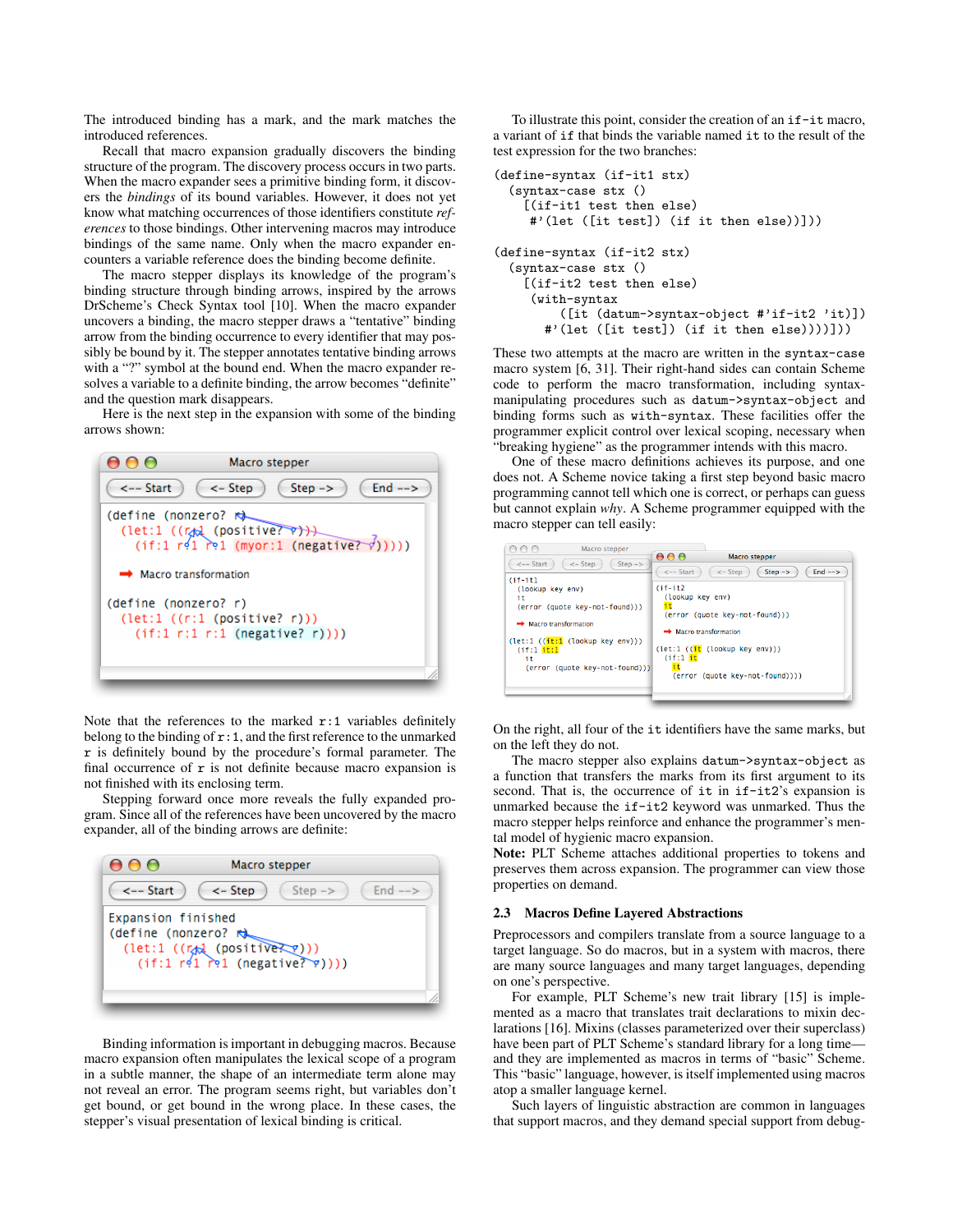gers. After all, a debugger for a high-level language should not bother the programmer with low-level details. In a program with layered abstractions, however, the line between high-level and lowlevel is fluid. It varies from one debugging session to another. The debugger must be able to adjust accordingly.

A macro debugger that operates at too low a level of abstraction burdens the programmer with extra rewriting steps that have no bearing on the programmer's problem. In addition, by the time the stepper reaches the term of interest, the context has been expanded to core syntax. Familiar landmarks may have been transformed beyond recognition. Naturally, this prevents the programmer from understanding the macro as a linguistic abstraction in the original program. For the class example, when the expander is about to elaborate the body of a method, the class keyword is no longer visible; field and access control declarations have been compiled away; and the definition of the method no longer has its original shape. In such a situation, the programmer cannot see the forest for all the trees.

The macro debugger overcomes this problem with *macro hiding*. Specifically, the debugger implements a policy that determines which macros the debugger considers *opaque*; the programmer can modify this policy as needed. The macro debugger does not show the expansion of any opaque macros, but if an occurrence of a macro has subexpressions, it does display the expansions of those subexpressions in the context of the original macro form. That is, hiding a macro effectively removes its rewriting rules and adds expansion contexts, as if it were truly a primitive of the language.

In doing this, the debugger presents steps that actually never happen and it presents terms that the expander actually never produces. Still, these intermediate terms are plausible and instructive, and for well-behaved macros<sup>3</sup> macro hiding preserves the meaning of the program.

Consider the if-it2 macro from the previous subsection. After testing the macro itself, the programmer wishes to employ it in the context of a larger program, an evaluator for arithmetic expressions:

```
(define (aeval expr)
  (match expr
    [(cons op args)
     (apply (eval op) (map eval args))]
    [(? number? n) n]
    [(? symbol? x)](if-it2 (lookup x)
             (fetch it)
             (error 'unbound))]))
```
This code uses the pattern-matching form called match from a standard library.

Since match is a macro, the stepper would normally start by showing the expansion of the match expression. It would only show the expansion of  $if-itz$  later, within the code produced by match. That code is of course a tangled web of nested conditionals, intermediate variable bindings, and failure continuations, all of which is irrelevant and distracting for someone interested in inspecting the behavior of if-it2. The left-hand side of Fig. 1 shows this view of the program's expansion. Note the hiding policy editor, which includes no directive about match.

To eliminate the noise and to focus on just the behavior of interest, the programmer instructs the macro stepper to consider match an opaque form. The macro stepper allows the programmer to update the policy by simply clicking on an occurrence of a macro and changing its designation in the policy editor. When the policy changes, the stepper immediately updates the display.

When the programmer hides match, instead of treating match as a rewriting rule, the stepper treats match as a primitive form that contains expansion contexts: the expression following the match keyword and the right-hand side of each clause. With match considered primitive, there is only one rewriting rule that applies to this program. See the right-hand side of Fig. 1.

Now the programmer can concentrate on  $if -it2$  in its original context, without the distraction of irrelevant expansion steps. As the screenshot shows, macro hiding does not interfere with the macro stepper's ability to determine the program's binding structure.

In principle, a macro hiding policy is simply a predicate on macro occurrences that determines whether to show or hide its details. In practice, programmers control the macro hiding policy by designating particular macros or groups of macros as opaque, and that designation applies to all occurrences of a macro.

The policy editor lets programmers specify the opacity of macros at two levels. The coarse level includes two broad classes of macros: those belonging to the base language [13] and those defined in standard libraries. These classes of macros correspond to the "Hide mzscheme syntax" and "Hide library syntax" checkboxes. For finer control over the hiding policy, programmers can override the designation of individual macros.

We could allow policies to contain more complicated provisions, and we are still exploring mechanisms for specifying these policies. We expect that time and user feedback will be necessary to find the best ways of building policies. So far we have only discovered two additional useful policies. The first hides a certain class of macros that implement contract checking [11]. The second hides the expansion of macros used in the right-hand sides of macro definitions: for example, uses of syntax-rules and syntax-case, which are actually macros. We have added support for these cases in an ad hoc manner.

## 3. Previous offerings

Most Scheme implementations provide limited support for inspecting macro expansion. Typically, this support consists of just two procedures: expand and expand-once (sometimes called macroexpand and macroexpand-1 [32]). Some implementations also provide a procedure called expand-only.

When applied to a term, expand runs the macro expander on the term to completion. It does not give the programmer access to any intermediate steps of the expansion process. If expansion aborts with an error, expand usually shows the faulty term, but it does not show the term's context. The second common tool, expand-once, takes a term and, if it is a macro use, performs a single macro transformation step. Since expand-once returns only a simple term, it discards contextual information such as the syntactic environment and even the place where the macro expander left off. Finally, expand-only acts like expand but takes as an extra argument the list of macros to expand. Macro hiding can be seen as a generalization of expand-only.

Neither of these tools suffices for debugging complex macros. In general, macro programmers need to debug both syntactic and logical errors in their macros. Some macro bugs, such as using a macro in a way that doesn't match its rewriting rules, for example, cause the macro expander to halt with an error message. Other bugs pass through the expander undetected and result in a well-formed program—but the *wrong* well-formed program.

Programmers using expand may catch syntactic bugs, but they usually have a difficult time figuring out what sequence of transformations produced the term that finally exposed the flaw. The error raised by expand only reports the faulty term itself, not the context the term occurs in. Furthermore, expand races past logical errors; it is up to the programmer to decipher the fully-expanded code and deduce at what point the expansion diverged from the ex-

<sup>3</sup> For example, a macro that clones one of its subexpressions or inspects the structure of a subexpression is not well-behaved.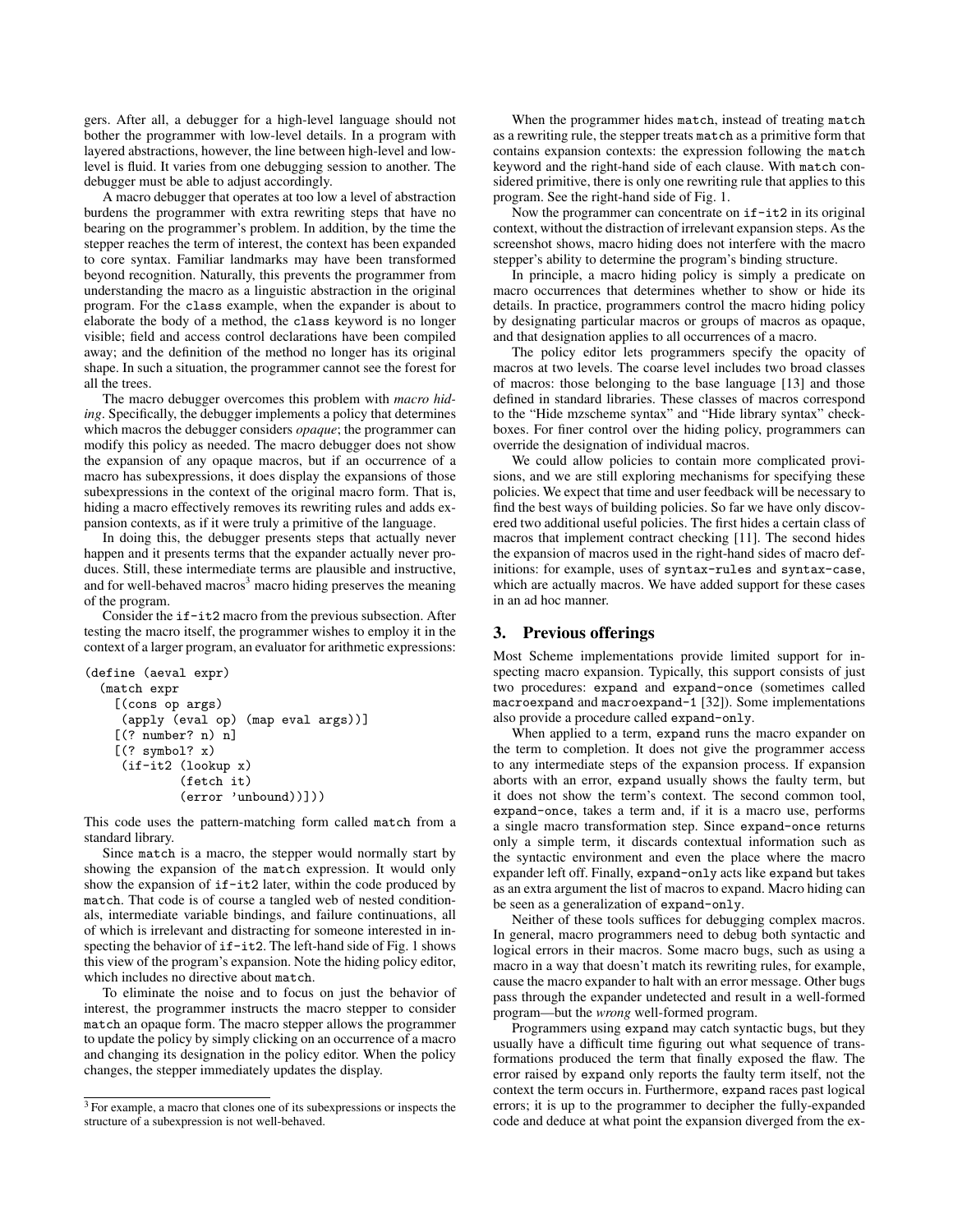

Figure 1. Example of macro hiding

pected path. While expand-only has some of the virtues of macro hiding, it has the same flaws as expand.

Using expand-once, on the other hand, leads the programmer through expansion step by step—but only for the root term. Thus expand-once is useless for finding errors that occur within nontrivial contexts. Such errors can occur in macros that depend on bindings introduced by other macros.

Implementing a better set of debugging tools than expand and expand-once is surprisingly difficult. It is impossible to apply many techniques that work well in run-time debugging. For example, any attempt to preprocess the program to attach debugging information or insert debugging statements fails for two reasons: first, until parsing and macro expansion happens, the syntactic structure of the tree is unknown; second, because macros can inspect their arguments, annotations or modifications are likely to change the result of the expansion process [35].

These limitations imply that a proper debugger for macros cannot be built atop the simplistic tools exposed to Scheme programmers. Implementing the macro stepper requires cooperation with the macro expander itself.

## 4. Implementation

The structure of our macro debugger is like the structure of a compiler: it has a front end that sits between the user and the intermediate representation (IR), a "middle end" or optimizer that performs advantageous transformations on the intermediate representation, and a back end that connects the intermediate representation to the program execution. While information in a compiler flows from the front end to the back end, information in a debugger starts at the back end and flows to the front end. The debugger's back end monitors the execution of the program; the front end displays the symbolic steps to the user. When present, the debugger's middle end is responsible for "optimizing" the IR for user comprehension.

In the macro stepper, the back end is connected to the macro expander, which we have instrumented to emit events that describe three aspects of the process: its progress, the intermediate terms, and the choices of fresh names and marks. The back end parses this stream of events into a structure that represents the call-tree of the expander functions for the expansion of the program. This structure serves as the macro stepper's intermediate representation. The middle end traverses the tree, hiding extraneous details. Finally, the front end turns the tree representation into a sequence of rewriting steps.

In this section we discuss the implementation of the macro stepper for a representative subset of Scheme. We show the instrumentation of the macro expander and we define parser that reconstructs the expander call tree. We describe how the macro hiding algorithm—the middle end—transforms the IR tree by detecting the contexts of hidden macros. Finally, we describe how the front end turns the IR into the rewriting sequences shown in Sect. 2.

## 4.1 The Macro Expander

The macro expander is implemented as a set of mutually recursive functions. PLT Scheme uses the syntax-case algorithm [6] for macro expansion, and we describe our implementation in the context of that algorithm, but our implementation strategy applies in principle to all Scheme macro expanders.

Figure 2 lists pseudocode for expand-term, the main expander function. Figure 3 provides definitions of some of the primitive expander functions; they recursively call expand-term on their subterms, as needed.

The expand-term function distinguishes macro applications, primitive syntax, and variable references with a combination of pattern matching on the structure of the term and environment lookup of the leading keyword.

Macro uses are handled according to the transformation rules associated with the macro. First, the expander creates a fresh mark and stamps it on the given term. Second, it transforms the term using the macro's transformation rules. Finally, it applies the mark again, canceling out marks on subterms of the original term. Naturally, the expander recurs on the result to eliminate macros in the resulting term. The self-cancelling marking is an efficient implementation of timestamps due to Dybvig et al. [6].

Primitive forms are handled by calling the primitive expander function associated with the keyword. The initial environment maps the name of each primitive (such as lambda) to its primitive expander (expand-primitive-lambda). When the primitive expander returns, expansion of that term is complete.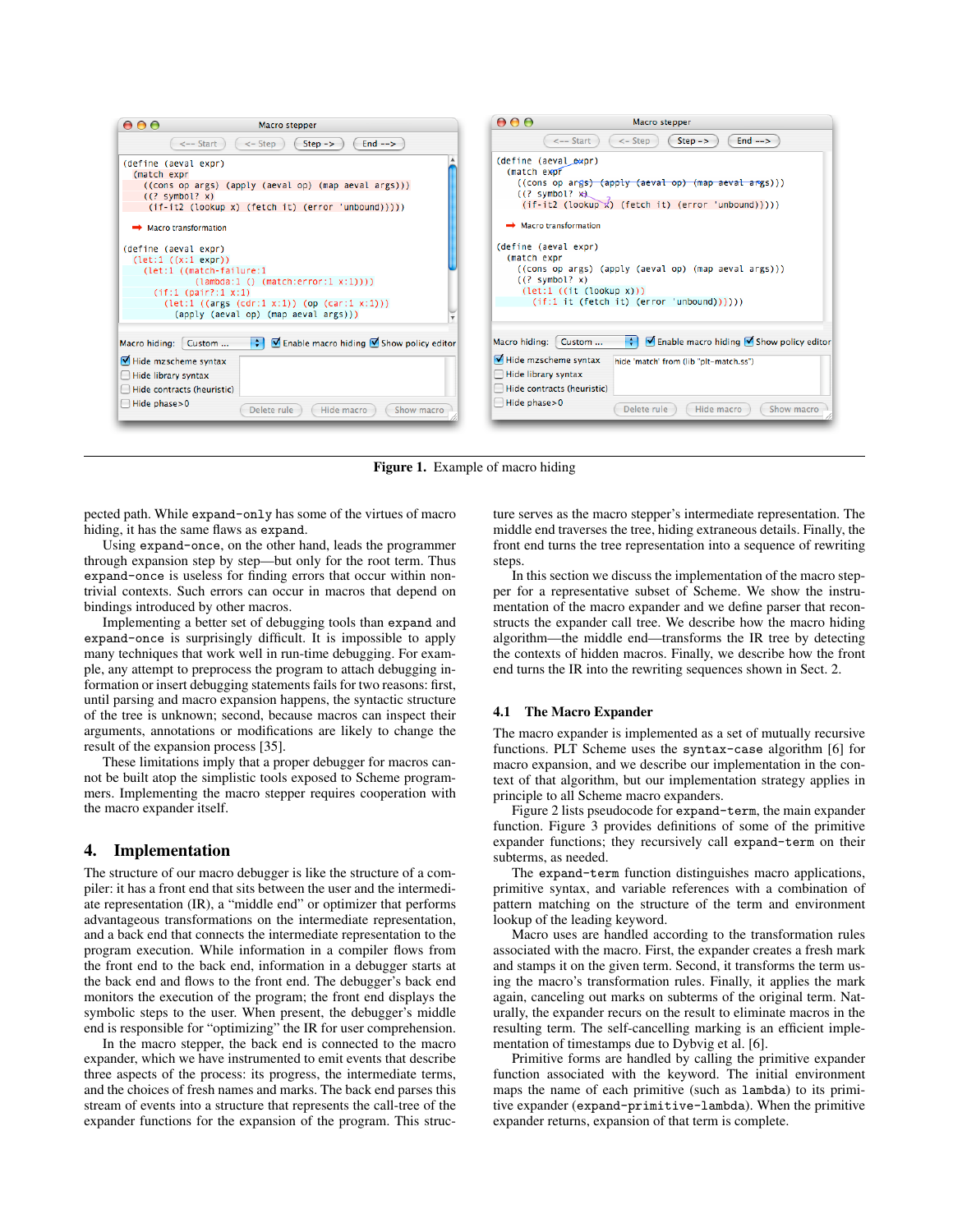```
expand-term(term, env) =
  emit-event(Visit, term)
  case term of
    (kw \tcdot )where lookup(resolve(kw), env)
              = ("macro", rules)
      => emit-event(EnterMacro)
         let M = fresh-mark
         let termM = mark(term, M)emit-event(Mark(M))
         let term2M = transform(rules, termM)
         let term2 = mark(term2M, M)emit-event(ExitMacro(term2))
         return expand-term(term2, env)
    (kw \tldots)where lookup(resolve(kw), env)
              = ("primitive", expander)
      => let term2 = expander(term, env)
          emit-event(Return(term2))
         return term2
    id
      where lookup(resolve(id), env)
              = "variable"
      => emit-event(Variable)
          emit-event(Return(term))
         return term2
    else
         emit-event(Error)
         raise syntax error
```
Figure 2. Expansion function

## 4.2 Instrumenting the Expander

The shaded code in Fig. 2 and Fig. 3 represents our additions to the expander to emit debugging events.

The calls to emit-event send events through a private channel of communication to the macro stepper. The events carry data about the state of the macro expander. Figure 4 shows the event variants and the types of data they contain.

A Visit event indicates the beginning of an expansion step, and it contains the term being expanded. Likewise, the expansion of every term ends with a Return event that carries the expanded term.

The EnterMacro and ExitMacro events surround macro transformations. The Mark event carries the fresh mark for that transformation step, and the ExitMacro event carries the term produced by the transformation. The macro-handling case of expand-term does not include a Return event because the expander has not completed expansion of that term.

For every primitive, such as if, there is an event (PrimIf) that indicates that the macro expander is in the process of expanding that kind of primitive form. Primitives that create and apply renamings to terms send Rename events containing the fresh symbols that the bound names are renamed to.

## 4.3 Reconstruction

The back end of the macro stepper listens to the low-level events emitted by the instrumented macro expander and parses the sequence into a tree-structured intermediate representation. The kinds of events in the stream determine the variants of the tree's nodes, and the nodes' slots contain the data carried by the events.

Figure 5 lists the variants of the IR tree datatype. There is one variant for each primitive syntactic form plus one variant for a macro rewriting step. Every variant in the tree datatype starts with two fields that contain the initial term and final term for

```
expand-prim-lambda(term, env) =
  emit-event(PrimLambda)
  case term of
    (kw formals body)
      where formals is a list of identifiers
      \Rightarrow let newvars = freshnames(formals)
         let env2 = extend-env(env, newvars, "variable")
         let formals2 = rename(formals, formals, newvars)
         let body2 = rename(body, formals, newvars)
         emit-event(Rename(newvars))
         let body3 = expand-term(body2, env2)
         return (kw formals2 body3)
    else => emit-event(Error)
            raise syntax error
expand-prim-if(term, env) =
  emit-event(PrimIf)
  case term of
    (if test-term then-term else-term)
      => let test-term2 = expand-term(test-term, env)
         let then-term2 = expand-term(then-term, env)
         let else-term2 = expand-term(else-term, env)
         return (kw test-term2 then-term2 else-term2)
    else => emit-event(Error)
            raise syntax error
expand-primitive-let-syntax(term, env)
   emit-event(PrimLetSyntax)
  case term of
    (kw ([lhs rhs] ...) body)
      where each lhs is a distinct identifier
        and each rhs is a valid transformer
      \Rightarrow let lhss = (lhs ...)
         let rhss = (rhs ...)
         let newvars = freshnames(lhss)
         let env2 = extend-env(env, newvars, rhss)
         let body2 = rename(body, lhss, newvars)
          emit-event(Rename(newvars))
         return expand-term(body2, env2)
    else => emit-event(Error)
            raise syntax error
expand-primitive-application(term, env)
  emit-event(PrimApp)
  case term of
    (app . subterms)
      \Rightarrow let subterms2 =
           for t in subterms:
             expand-term(t, env)
         return subterms2
    else => emit-event(Error)
            raise syntax error
```
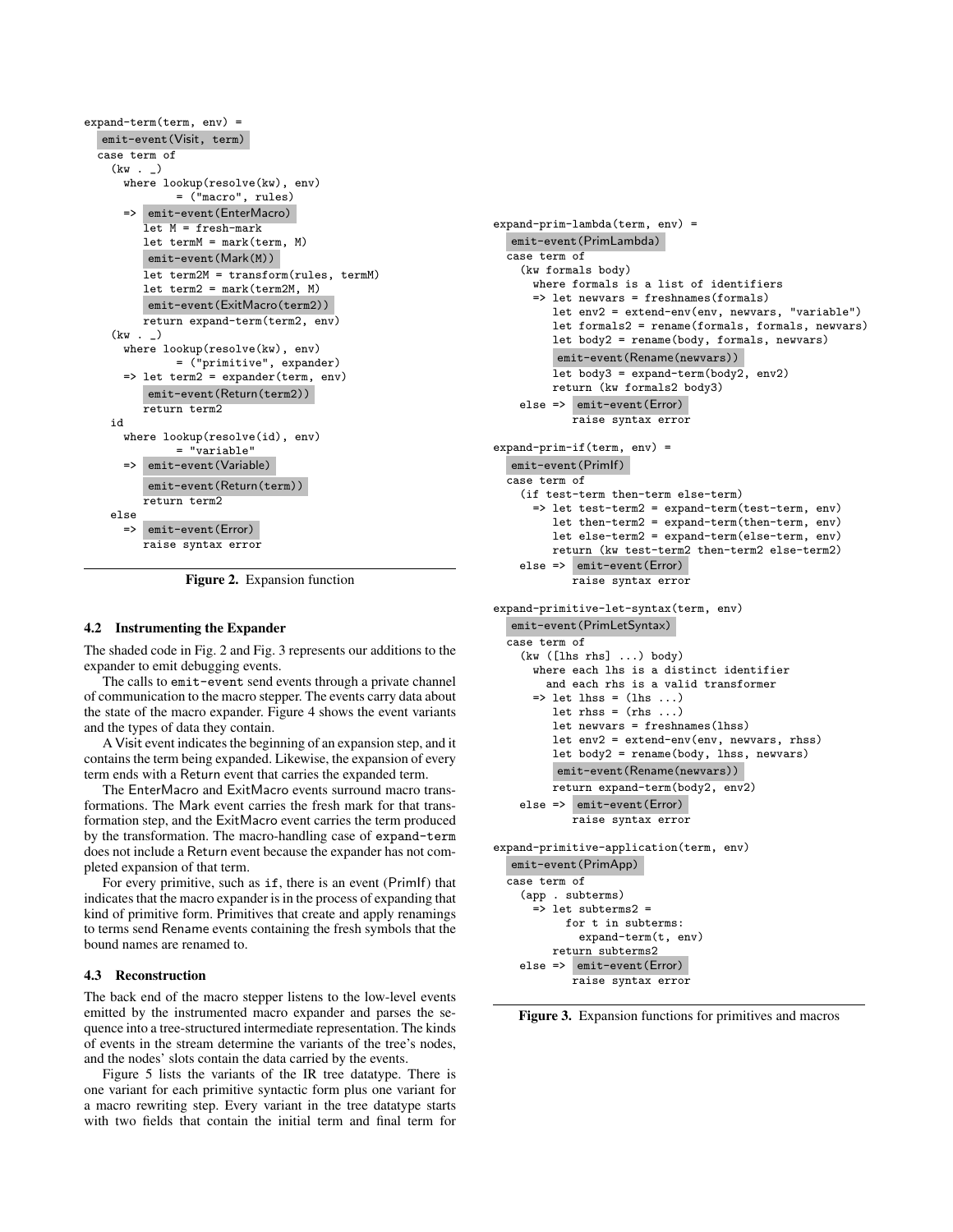| Events | event | $\therefore =$ | Visit(exp)                 |
|--------|-------|----------------|----------------------------|
|        |       |                | Return(expr)               |
|        |       |                | EnterMacro                 |
|        |       |                | Mark(mark)                 |
|        |       |                | ExitMacro(exp)             |
|        |       |                | PrimLambda                 |
|        |       |                | Primlf                     |
|        |       |                | PrimLetSyntax              |
|        |       |                | Variable                   |
|        |       |                | $\mathsf{Rename}(symbols)$ |
|        |       |                | list of events             |

Figure 4. Expansion events

IRTree  $ir ::=$  MacroNode( $expr, expr, mark, expr, ir$ ) | VariableNode(expr, expr) LambdaNode(expr, expr, symbols, ir)  $IfNode(expr, expr, ir, ir, ir)$ | AppNode(expr, expr, irlist) LetSyntaxNode(expr, expr, symbols, ir)

Figure 5. Intermediate representation structures

that expansion. The remainder of the fields of each variant are determined by the expander's behavior on that variant of term. The MacroNode variant contains a field for the timestamp associated with that step, the result of the macro transformation, and the subtree corresponding to the expansion of the macro's result. The LambdaNode variant contains a list of symbols for the fresh names chosen for the lambda-bound variables and an IRTree field that represents the expansion of the renamed body expression. The VariableNode variant contains no additional information.

Given the instrumented macro expander, we can easily read off the grammar for event streams. The terminals of the grammar consist of exactly the expansion events described in Fig. 4. There are two nonterminals: ExpandTerm, which corresponds to the events produced by an invocation of expand-term, and an auxiliary ExpandTerm\*. Each call to emit-event corresponds to a terminal on the right hand side, and each recursive call to expand-term corresponds to an occurrence of ExpandTerm on the right hand side. Figure 6 shows the grammar,  $\mathcal{G}$ ; nonterminal names are italicized.

The back end parses the event streams into the intermediate representation. Figure 7 shows the parser function.<sup>4</sup>

The recursive structure of the parser is identical to the recursive structure of the expander.<sup>5</sup> The environment is not explicit in the IR datatype, but it can be reconstructed from a node's context as follows: traverse the IR tree from the root (the node corresponding to the expansion of the entire program) to the given node, adding to the environment on every LambdaNode or LetSyntaxNode node.

The macro stepper also handles expansions that halt because of syntax errors. Handling errors requires extending both the intermediate representation and the parser. We extend the IR by introducing wrappers that record the degree of completeness of the underlying tree node. Our approach is similar to, but less general than, one proposed by Gunter and Rémy [19] for big-step semantics. We extend the parser by annotating the grammar with possible error locations;

we then transform the grammar to handle incomplete event streams and construct wrapped IR trees accordingly.

### 4.4 Macro Hiding

Once the back end has created an IR structure, the macro stepper processes it with the user-specified macro hiding policy to get a new IR tree. Because the user can change the policy many times during the debugging session, the macro stepper retains the original IR tree, so that updating the display involves only reprocessing the tree and re-running the front end.

We refer to the tree produced by applying the macro policy as the *synthetic tree*. The datatype of synthetic trees contains an additional variant of node that does not correspond to any primitive syntactic form. This node contains a list of subterm expansions, where each subterm expansion consists of a derivation structure and a path representing the context of the subterm in the node's original syntax.

The macro hiding algorithm consists of two modes: hide and seek. In hide mode, the macro stepper recursively traverses the IR tree looking for macro-rewriting nodes to hide. In seek mode, the macro stepper is traversing the tree corresponding to a hidden macro's expansion, looking for subtrees corresponding to terms that existed in the macro occurrence. The algorithm is parameterized over the hiding policy.

More specifically, the hiding function consumes an IR tree. If it is a macro node and the policy says to hide the macro, the stepper switches to seek mode with the macro node's subtree and the macro expression. Seek mode returns a list of subtrees, and the stepper replaces the original macro node with a synthetic node containing the subtrees.

If the node encountered in hiding mode is not a a hidden macro, it simply recurs on the node's subtrees, updating the final term with any changes in the subtrees: for example, when a macro in a lambda body is hidden, the final form of the lambda term changes also.

In seek mode, the macro stepper is looking for expansion subtrees for terms that occurred in the original macro expression. The existence of such a subtree implies that the subterm occupied an *expansion context* of the hidden macro. When the stepper finds these subtrees, it switches back to hiding mode for the subtree, then pairs the resulting synthetic tree with the context of the hidden macro expression that it occurred in.

When in seek mode, the debugger also collects renaming steps performed by the primitive binding forms. It updates the original macro expression with the renaming step and adds the renaming step into the subtree list. This allows the front end to find bindings and draw binding arrows correctly even when the primitive binding form isn't visible in the macro stepper.

As a side benefit, macro hiding enables the stepper to detect a common beginner mistake: putting multiple copies of an input expression in the macro's output. If macro hiding produces a list of paths with duplicates (or more generally, with overlapping paths), the stepper warns the programmer of the potential error.

## 4.5 Front End

Once macro hiding has produced an IR tree adjusted to the programmer's level of abstraction, the macro stepper's front end translates the tree into a sequence of rewriting steps. This sequence is displayed by the macro stepper's graphical user interface. Each step contains the program before expansion and the program after expansion, along with a context specification that indicates where the step takes place. In addition, the data representation for a rewrite step records the bindings and references known at the time of the rewriting step. The macro stepper uses this information to draw the binding arrows.

<sup>&</sup>lt;sup>4</sup> In our implementation of the macro stepper, the parser is constructed from the grammar using a standard LR parser generator [26].

<sup>5</sup> We have proved the correctness of our reconstruction approach with respect to an annotated big-step semantics. See our technical report [4] for details.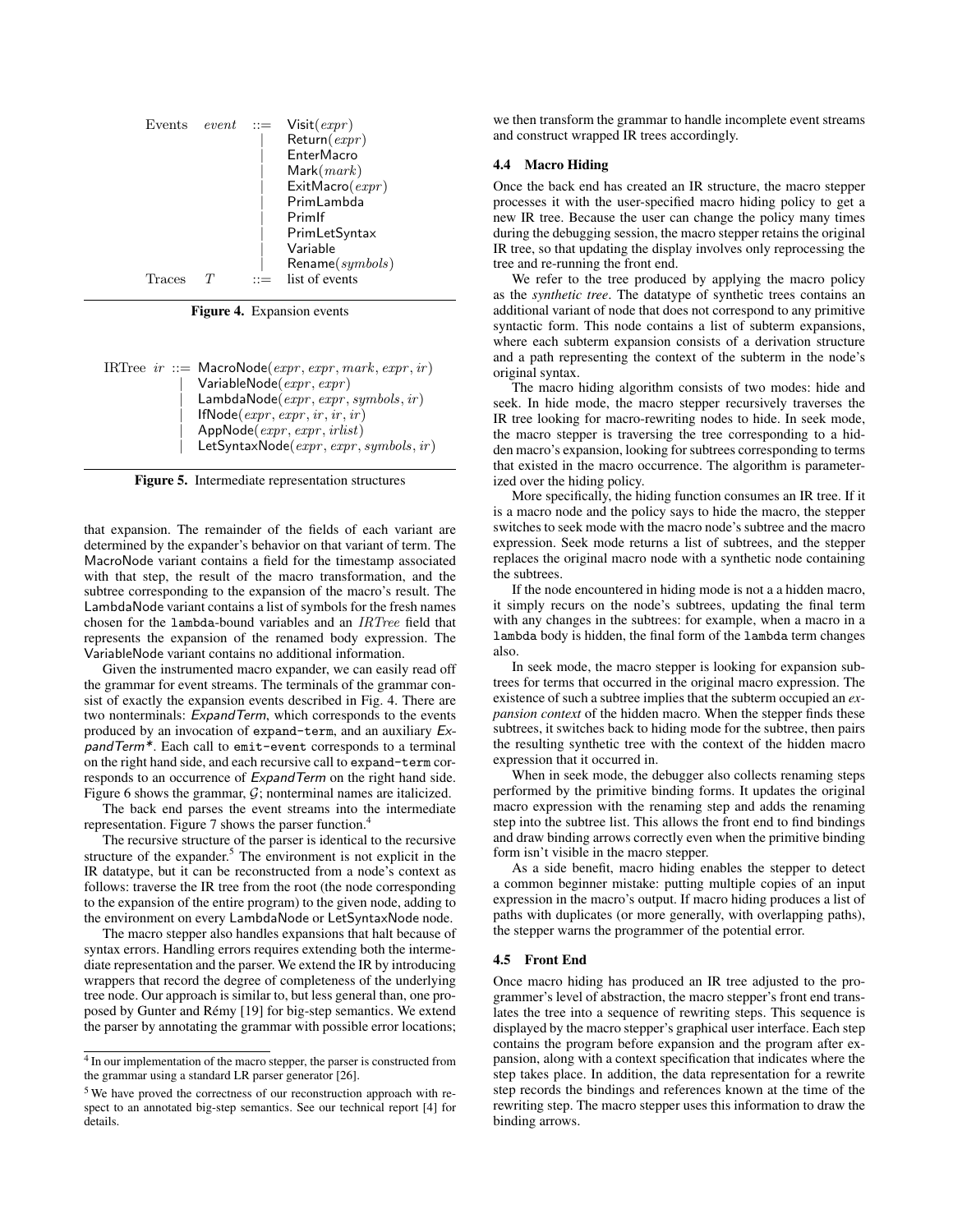| Expand Term                                 | $\dot{z} =$ Visit EnterMacro Mark ExitMacro ExpandTerm  |
|---------------------------------------------|---------------------------------------------------------|
|                                             | Visit PrimLambda Rename ExpandTerm Return               |
|                                             | Visit Primlf Expand Term Expand Term Expand Term Return |
|                                             | Visit PrimApp Expand Term* Return                       |
|                                             | Visit PrimLetSyntax Rename ExpandTerm Return            |
|                                             | Visit Variable Return                                   |
| Expand Term <sup>*</sup> $:=$ $\varepsilon$ |                                                         |
|                                             | Expand Term Expand Term*                                |

Figure 6. Grammar of event streams

```
\mathrm{parse}(\mathsf{Visit}(expr); \mathsf{EnterMacco}; \mathsf{Mark}(m); \mathsf{ExitMacco}(expr'); \mathsf{ExpandTerm}_n) =\mathsf{MacrolNode}(expr, t_n \texttt{.finalTerm}, m, expr', t_n)\mathrm{parse}(\mathsf{Visit}(\mathit{expr}); \mathsf{PrimLambda}; \mathsf{Rename}(\mathit{newvars}); \mathsf{ExpandTerm}_b; \mathsf{Return}(\mathit{expr'})) =\textsf{LambdaNode}(\textit{expr}, \textit{expr}', \textit{base}, \textit{newvars}, \textit{parse}(\textit{ExpandTerm}_b))\text{parse}(V\text{isit}(expr); \text{Variable}; \text{Return}(expr')) =VariableNode(expr, expr')\mathrm{parse}(\mathsf{Visit}(expr); \mathsf{Primlf}; \mathsf{ExpandTerm}_1; \mathsf{ExpandTerm}_2; \mathsf{ExpandTerm}_3; \mathsf{Return}(expr')) =\pmb{\text{IfNode}}(\textit{expr}, \textit{expr}', \text{parse}(\textit{ExpandTerm}_1), \text{parse}(\textit{ExpandTerm}_2), \text{parse}(\textit{ExpandTerm}_3))\text{parse}(\text{Visit}(expr); \text{PrimApp}; \text{ExpandTerm*}; \text{Return}(expr')) =\mathsf{AppNode}(expr, expr', parse^*(\mathsf{ExpandTerm^*}))\mathrm{parse}(\mathsf{Visit}(\mathit{expr}); \mathsf{PrintLetSyntax}; \mathsf{Rename}(\mathit{newvars}); \mathsf{ExpandTerm}_b; \mathsf{Return}(\mathit{expr}')) =LetSyntaxNode(\mathit{expr}, \mathit{expr}', \mathit{newvars}, \text{parse}(\mathit{ExpandTerm}_b))\text{parse}^*(\text{ExpandTerm}_1 \text{ ExpandTerm}^*_2) =\mathsf{Cons}(\mathsf{parse}(\mathit{ExpandTerm}_1), \mathsf{parse}^*(\mathit{ExpandTerm}^*_2))\text{parse}^*(\varepsilon) = \textsf{Empty}
```
Figure 7. Parser

When the front end encounters a macro node in its traversal of the IR tree, it creates a rewriting step and adds it to the sequence generated by the macro node's continuation subtree. The step contains the program term before and after applying the macro. The front end constructs the second program term by inserting the macro's result term into the inherited program context.

When the front end encounters a primitive node in the IR tree, it generally recurs on the subtrees of the primitive node, extending the expansion context and threading through the program term and binding information. The subsequences from all of the node's subtrees are appended together.

The resulting rewriting sequence also stores information about the known bindings and references. Whenever the front end encounters a binding node—LambdaNode, LetSyntaxNode, or SyntheticNode containing renaming steps—it adds the bound occurrences to the accumulator for known bindings. Likewise, when it encounters a variable node or macro node, it adds the variable or macro keyword to the list of known references. Synthetic nodes do not directly add to the list of references; instead, they contain variable or macro nodes in their list of subterm expansion trees.

## 5. Experience

We have implemented a macro stepper for PLT Scheme following the design presented in this paper. The actual macro stepper handles the full PLT Scheme language, including modules, procedural macro transformers and their accompanying phase separation [12], source location tracking, and user-defined syntax properties. The

macro stepper also handles additional powerful operations available to macro transformers such as performing local expansion and lifting expressions to top-level definitions.

The full language poses additional complications to the macro hiding algorithm. For example, PLT Scheme partially expands the contents of a block (the body of a lambda term, for example) to expose internal definitions, then transforms the block into a letrec expression and finishes handling the block by expanding the intermediate letrec expression. Advanced operations available to macro writers cause similar problems. In most cases the macro stepper is able to cleanly adapt the macro hiding algorithm; in a few cases the macro stepper compromises.

The macro stepper is available in the standard distribution of PLT Scheme. Macro programmers have been using it since its first release via nightly builds, and their practical experience confirms that it is an extremely useful tool. It has found use in illustrating macro expansion principles on small example programs, occasionally supplementing explanations given on the mailing list in response to macro questions. It has also helped researchers debug the large multi-module systems of co-operating macros that implement their language extensions. Our users report that the macro stepper has significantly increased their productivity.

In particular, their reports support the importance of macro hiding, the parameterization of the base language that allows programmers to work at the abstraction level of their choice. This feature of the debugger is critical for dealing with nontrivial programs. Otherwise, programmers are overwhelmed by extraneous details and their programs change beyond their recognition as the macro step